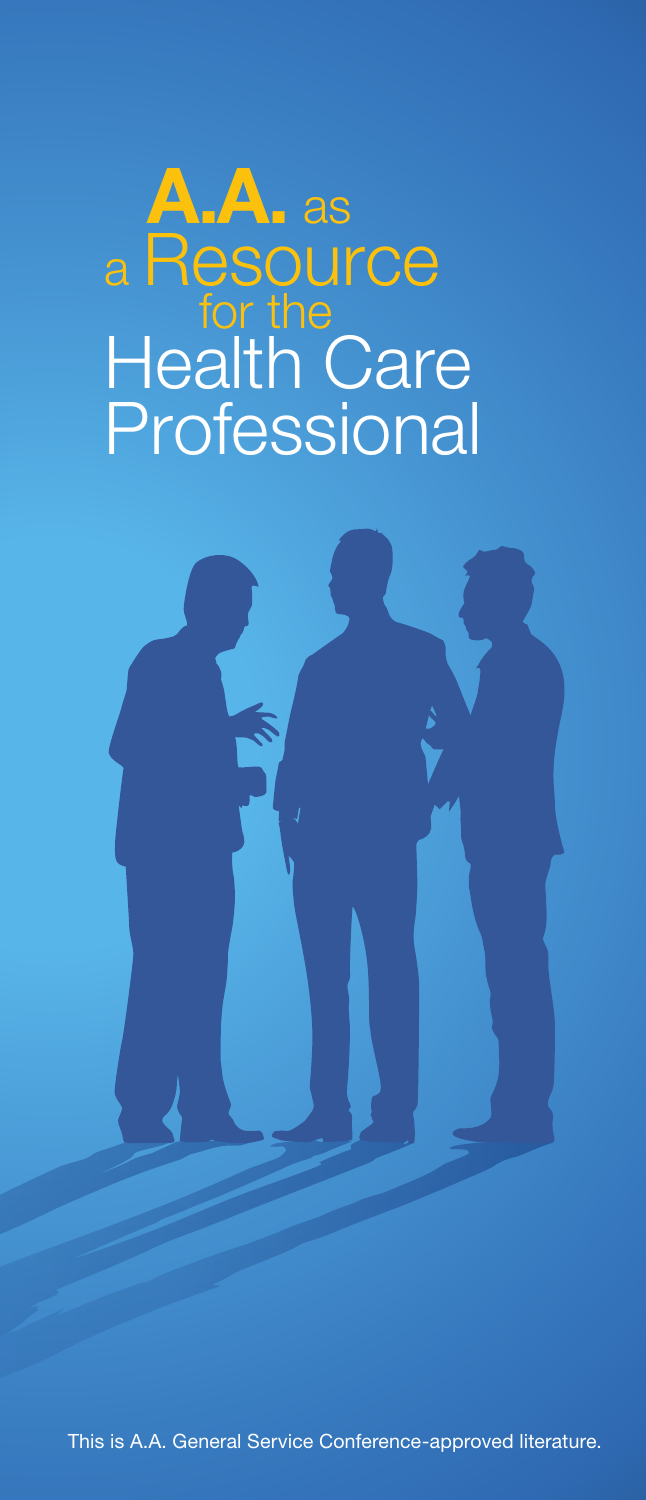*Alcoholics Anonymous®* is a fellowship of men and women who share their experience, strength and hope with each other that they may solve their common problem and help others to recover from alcoholism.

• The only requirement for membership is a desire to stop drinking. There are no dues or fees for A.A. membership; we are self-supporting through our own contributions.

• A.A. is not allied with any sect, denomination, politics, organization or institution; does not wish to engage in any controversy; neither endorses nor opposes any causes.

• Our primary purpose is to stay sober and help other alcoholics to achieve sobriety.

> *Copyright © by AA Grapevine, Inc., reprinted with permission.*

## Copyright © 2018 by Alcoholics Anonymous World Services, Inc.

#### All rights reserved.

*Mail address:* Box 459, Grand Central Station New York, NY 10163

www.aa.org

22M – 2/20 (DG3)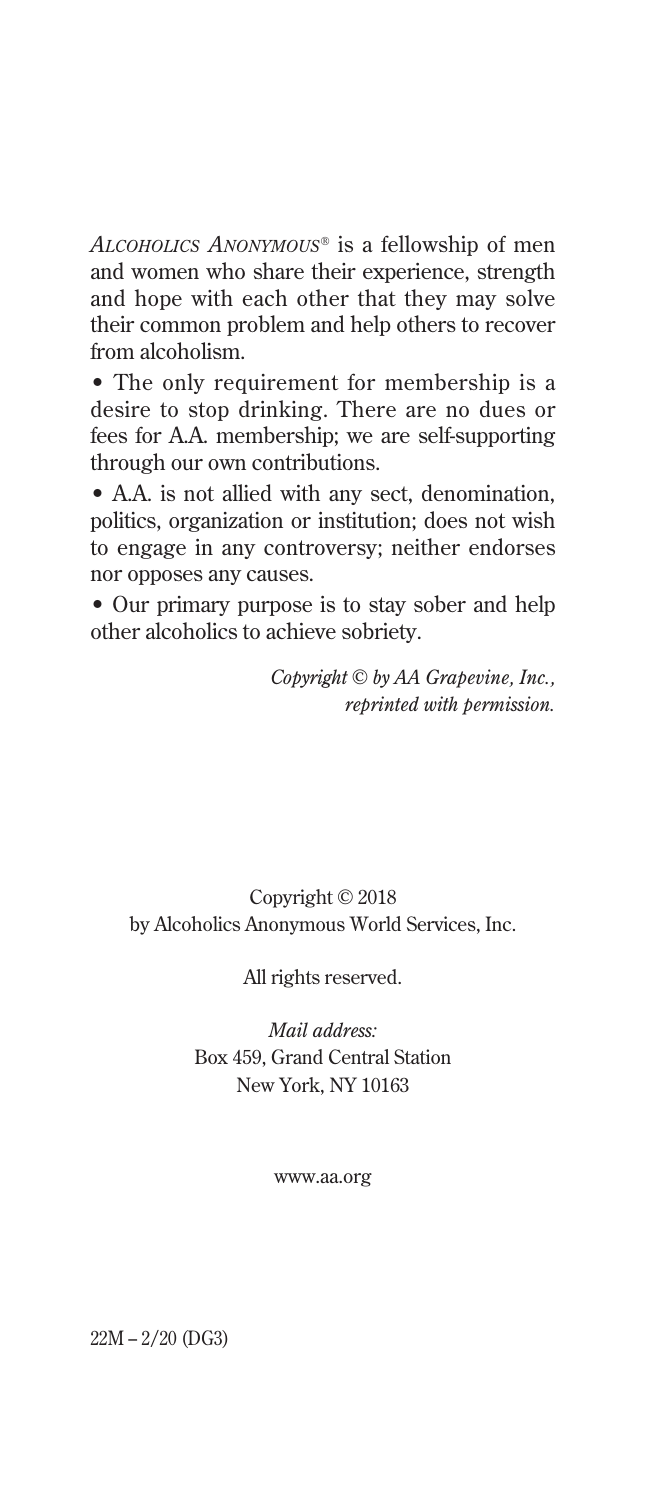A.A. as a Resource for the Health Care Professional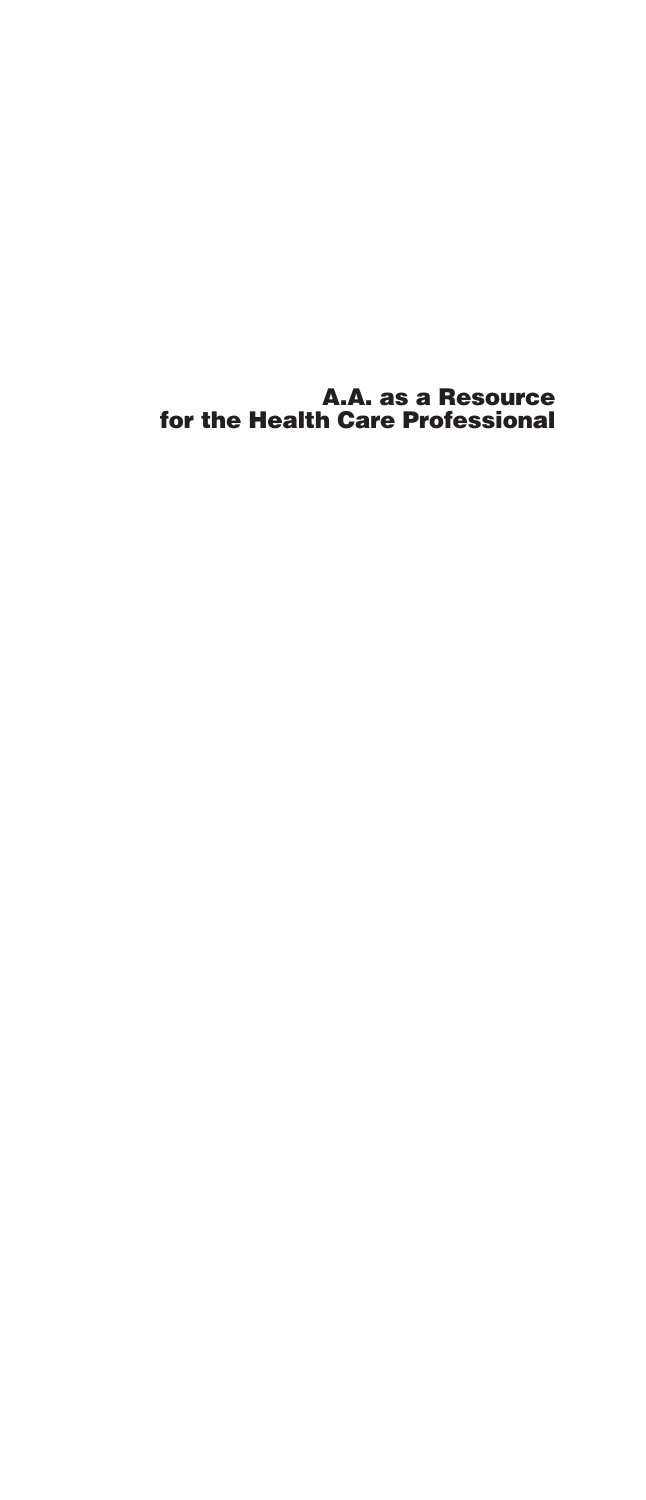From the Big Book, *Alcoholics Anonymous,* A.A. Members State:

"We alcoholics are men and women who have lost the ability to control our drinking. We know that no real alcoholic *ever* recovers control. All of us felt at times that we were regaining control, but such intervals — usually brief — were inevitably followed by still less control, which led in time to pitiful and incomprehensible demoralization."

*Alcoholics Anonymous*, p. 30

The explanation that seems to make sense to most A.A. members is that alcoholism is an illness, a progressive illness, which can never be cured but which, like some other diseases, can be arrested. Going one step further, many A.A. members feel that the illness represents a combination of a physical sensitivity to alcohol and a mental obsession with drinking, which, regardless of consequences, cannot be broken by willpower alone.

"Physicians who are familiar with alcoholism agree there is no such thing as making a normal drinker out of an alcoholic." *(ibid,*  p. 31)\*

The definition of alcoholism as defined by the American Society of \* Addiction Medicine and the National Council on Alcoholism and Drug Dependence: "Alcoholism is a primary, chronic disease with genetic, psychosocial, and environmental factors influencing its development and manifestations. The disease is often progressive and fatal. It is characterized by impaired control over drinking, preoccupation with the drug alcohol, use of alcohol despite adverse consequences, and distortions in thinking, most notably denial. Each of these symptoms may be continuous or periodic." (1992)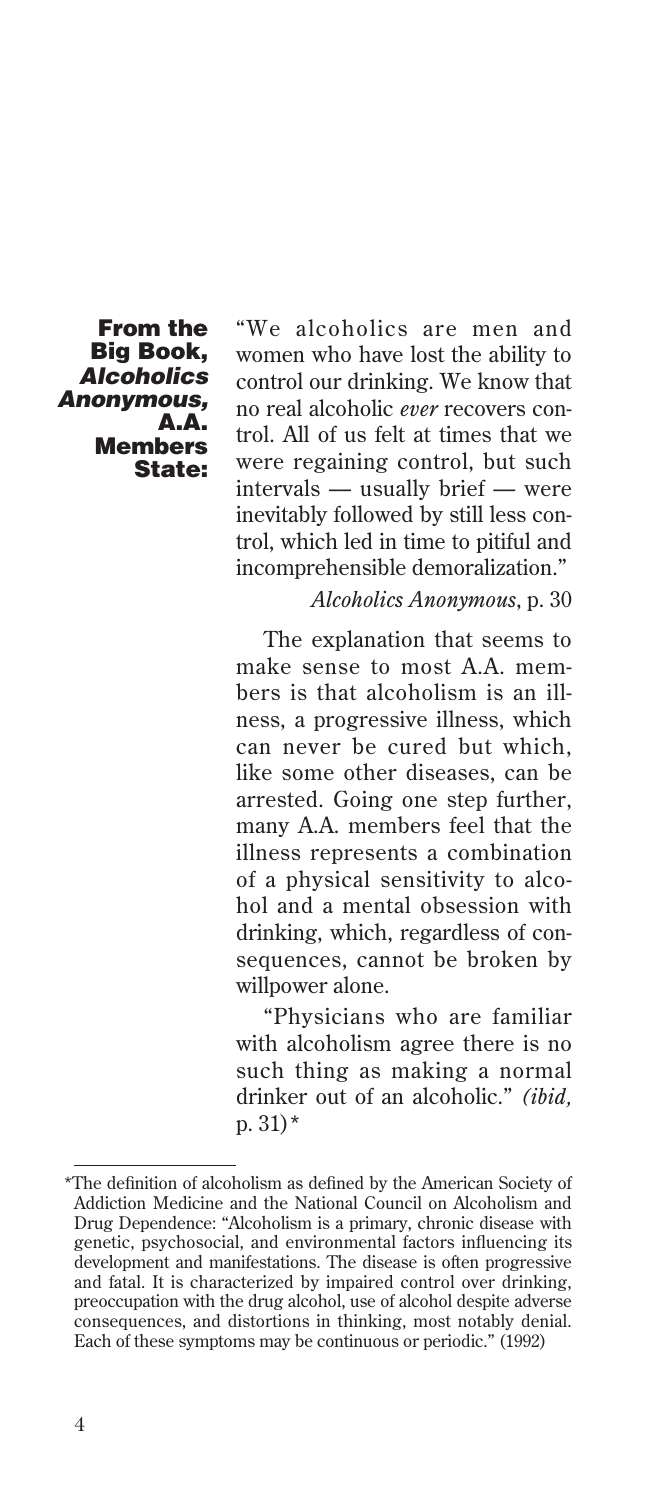#### The Alcoholic's Resistance to Help Can be Frustrating

Since denial of the problem is symptomatic of alcoholism, alcoholics tend to be evasive when questioned about their drinking, and some health care professionals may not recognize that alcoholism may be contributing to their symptoms. Most alcoholics will resist any suggestion that alcoholism is involved and may be equally resistant to the suggestion of Alcoholics Anonymous as a last recourse.

Few health care professionals have had the experience of having their diagnosis rejected. Few have been told, "I certainly am not a diabetic." Yet when the health care professional makes a diagnosis of alcoholism, an alcoholic will often respond, "I don't drink that much," or may say, "I'm not that bad," or will offer excuses for his or her drinking. Health care professionals can expect and anticipate this.

Rationalization and denial are part of the alcoholic's illness. Initial rejection of A.A. is part of the denial mechanism.

A.A. members, having broken through their denial and faced the harm in their drinking, are particularly suited to helping others break through their denial.

Some Common **Objections** to A.A.

#### *"It's too religious."*

In fact, A.A. is not a religious program, but a spiritual fellowship. It refers to a "Higher Power" and "God *as we understand Him*," but no belief in God is necessary; atheists and agnostics find plenty of company in A.A.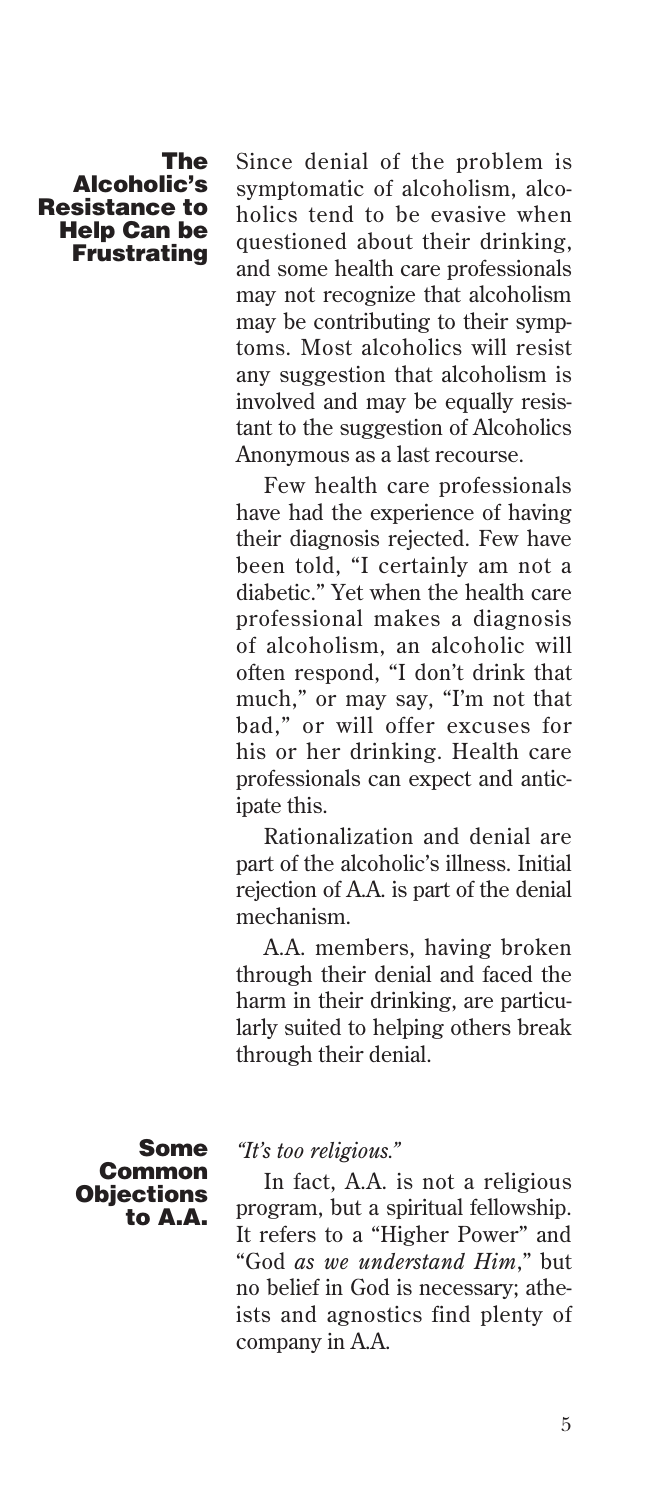As stated in the A.A. Preamble (which appears on the inside cover of this brochure): "A.A. is not allied with any sect, denomination, politics, organization or institution…"

*"I don't want to stand up and bare my soul in front of a lot of other people."*

Only those who wish to do so speak at A.A. meetings.

## *"I don't want to meet with a lot of losers. It's too depressing."*

A.A. more accurately represents a cross-section of "winners," in the sense that they have survived the disease. Those who go to enough meetings are sure to find people with whom they can identify.

## *"I can't go there. All those people are sober and I'm not. I'd be too ashamed."*

The only requirement for membership is a *desire* to stop drinking. Members who are still drinking are encouraged to "keep coming back." Anybody who has a desire to stop drinking will be genuinely welcomed at an A.A. meeting. Sober alcoholics are not going to sit in judgment of someone who cannot stop drinking, since not being able to stop drinking is what brought them to A.A.

## *"I don't want everyone to know about my drinking."*

Anonymity is and always has been the basis of the A.A. program. Traditionally, A.A. members never disclose their association with the movement in print, on the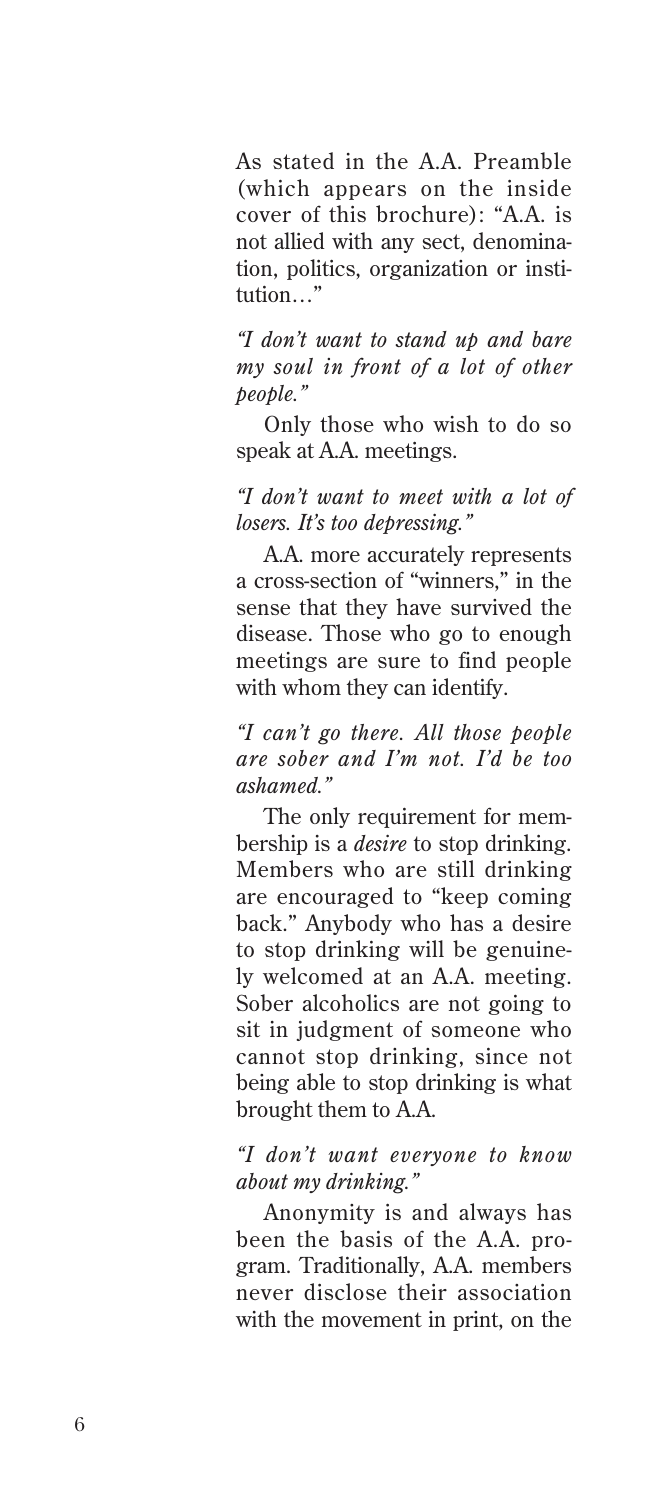air, or through any other public medium. And no one has the right to break the anonymity of another member anywhere.

What Some Health Care **Professionals Have** Learned; How They Apply that **Knowledge**  Many health care professionals have found effective ways to refer people to A.A. One said:

"No one suffers more than the alcoholic. When you once touch the life of an alcoholic and help him or her to recover, when you observe this incredible change from a suffering, helpless, sick (and dying) person to one who is alive, vital, functioning, and happy, you will be part of a rich, rewarding, and profound experience. A.A. is the most effective means of helping an alcoholic to stop drinking."

Another physician suggests health care professionals should attend open A.A. meetings, as it is extremely difficult to feel confident in referring someone to an organization about which the health care professional has little information. This health care professional finds it helpful to have a list of A.A. contacts available to take people to their first meeting. She suggests specific inquiries as to which meetings have been attended, how frequently, and whether the client has obtained an A.A. sponsor to serve as a link to the Fellowship and help the client work a program of recovery. Whether the alcoholic is suffering from a diseased liver or an emotional depression, getting him or her sober is the first step toward recovery. Wherever he or she lives, there is sure to be an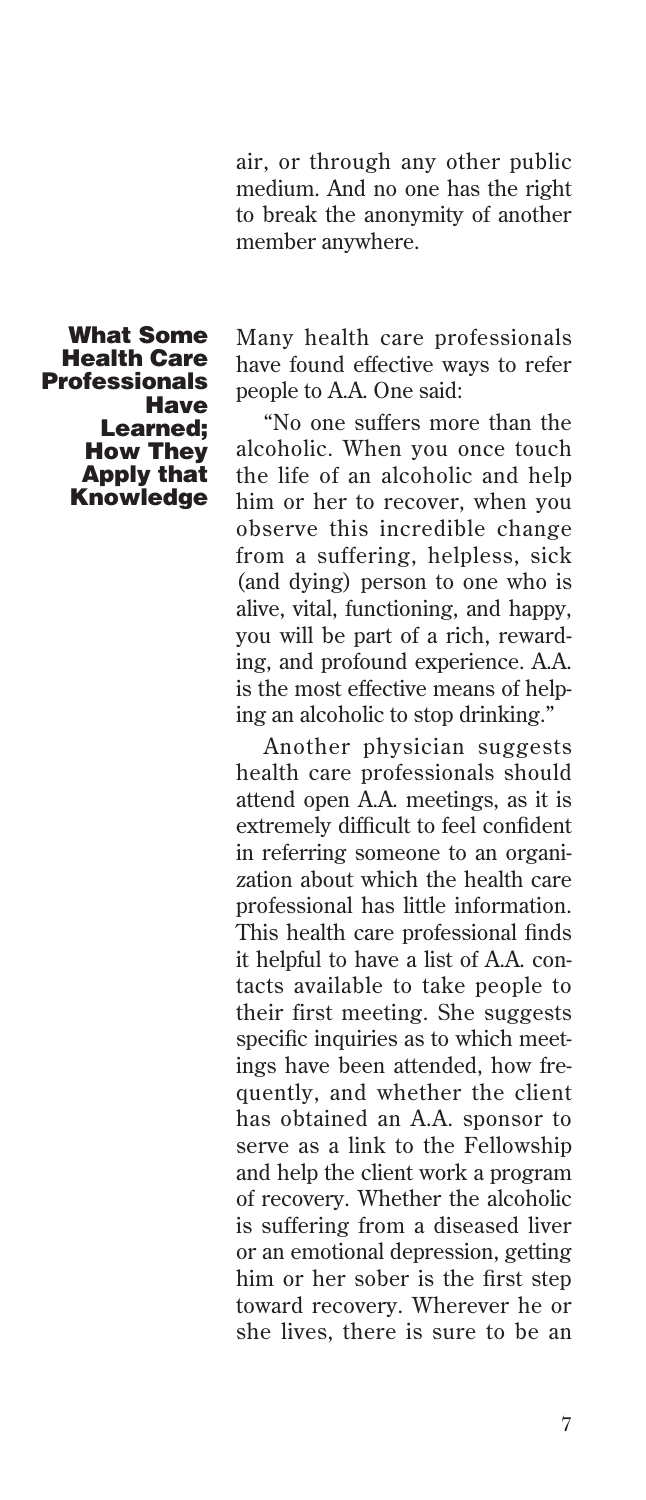A.A. meeting nearby for help in maintaining sobriety.

## A.A. and Alcoholism

From the beginning, A.A. members have regarded alcoholism as an illness. Alcoholics cannot control their drinking because they are ill in their bodies and in their minds (or emotions). Most A.A. members have found that spiritual deficiencies also characterize their illness.

Members of A.A. also have found that effective recovery can only begin with a "self-diagnosis"; that is, with a recognition by the alcoholic of A.A.'s First Step: "We admitted we were powerless over alcohol — that our lives had become unmanageable."

A.A. members also have found that recovery involves abstinence from alcohol, and that abstinence on a long-term basis requires fundamental changes in relationships with oneself, with others, and with some power greater than oneself. That is because it is the experience of Alcoholics Anonymous members that an alcoholic can never safely drink again.

A.A. members believe that once an alcoholic, always an alcoholic, i.e., that no matter how long a person is abstinent, if that person drinks again, the individual will have the same disastrous response to alcohol that characterized the preabstinence drinking. Thus, A.A. does not offer a cure, but, rather, a continuing process of recovery through the simple principle of not drinking one day at a time.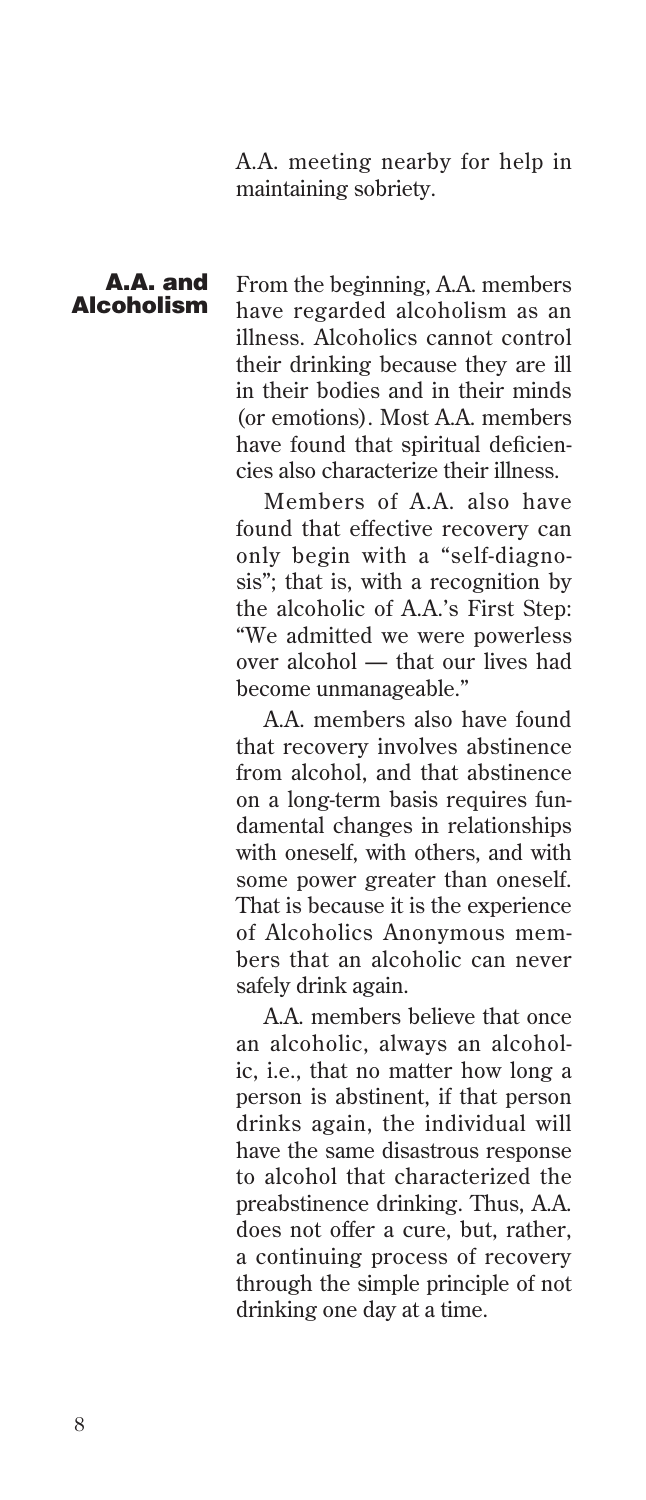Researchers, health care professionals and others concerned with alcoholism have a legitimate and natural concern with identifying the causes of alcoholism. For the program of Alcoholics Anonymous, causes are not only considered irrelevant but also as possibly distracting from undertaking the straightforward abstinence and recovery program.

#### Attending the First A.A. Meeting

When health care professionals recommend A.A., neither they nor the alcoholic should base their opinion of the effectiveness of A.A. on one or two meetings, but should give A.A. a fair trial. Important in this process is obtaining a sponsor, even on a temporary basis. Having someone attend his or her first A.A. meeting with a member is desirable, though not a must. Most newcomers have many questions. The sponsor can answer these and reassure the newcomer that others have experienced the same reluctance and fear in taking a first step toward recovery. Sharing experience as peers is the unique service Alcoholics Anonymous offers. With no membership requirements beyond the desire to stop drinking, members are on an equal footing. What's important is getting the help that is needed, and in most instances, health care professionals find A.A. members not only willing but eager to introduce newcomers to the A.A. program.

The health care professional who works closely with Alcoholics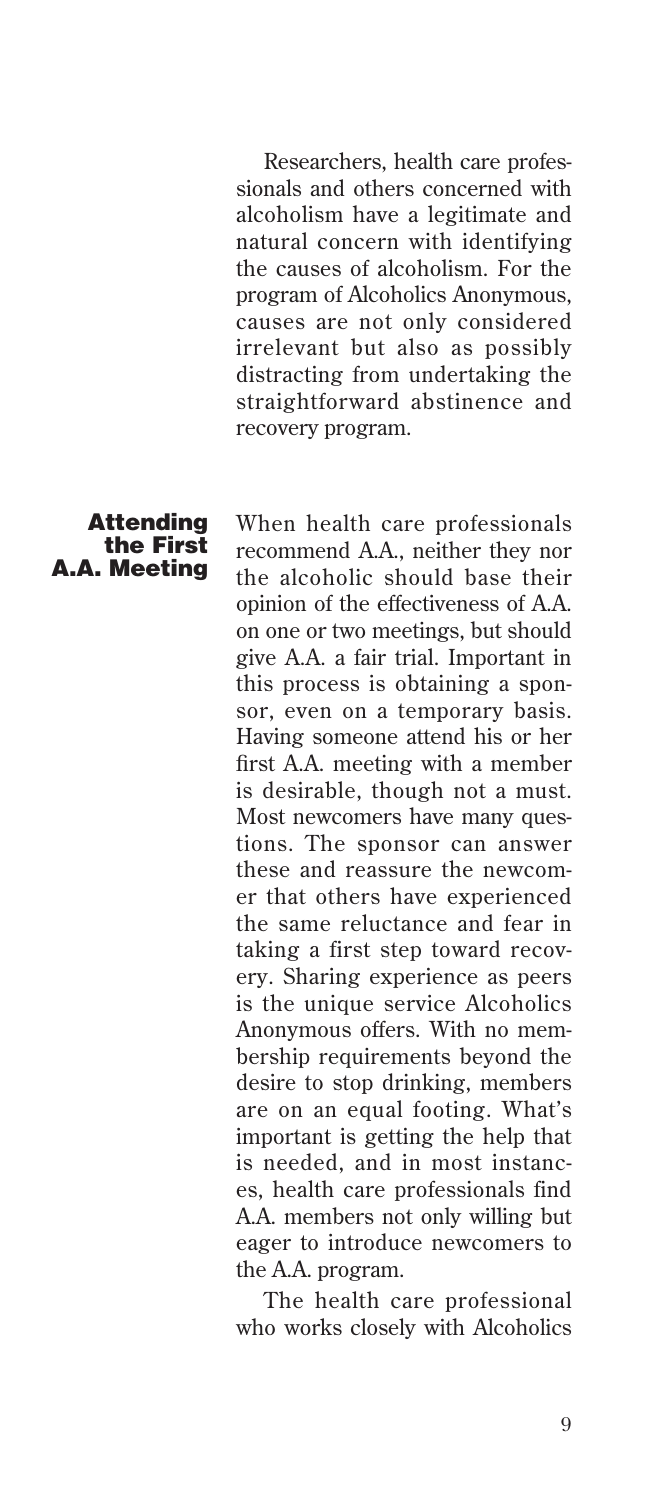Anonymous in his or her community is in a key position to provide leadership, education and support in an area which will pay great dividends in the quality of care and rates of recovery of alcoholics. We invite health care professionals to visit an open meeting and see what A.A. offers the alcoholic.

#### **Singleness** of Purpose and Problems Other than Alcoholism

Some professionals refer to alcoholism and drug addiction as "substance abuse," "substance use disorder" or "chemical dependency." Nonalcoholics are, therefore, sometimes introduced to A.A. and encouraged to attend A.A. meetings. Nonalcoholics may attend *open* A.A. meetings as observers, but only those with a *drinking* problem may attend *closed* meetings.

How to Contact A.A. Alcoholics Anonymous can be found on the Internet at aa.org and in most telephone directories by looking for "Alcoholics Anonymous." Additionally, online A.A. meetings are available, which members of the military and others often use when they are in places where there are no meetings nearby. Some health care professionals ask the person they are referring to dial the local A.A. number while still in the office, thus offering an immediate opportunity to reach out for help. Some simply include A.A. in their treatment plan.

Members of A.A.'s local Cooperation with the Professional Community Committee can be a helpful resource for members of the health care community.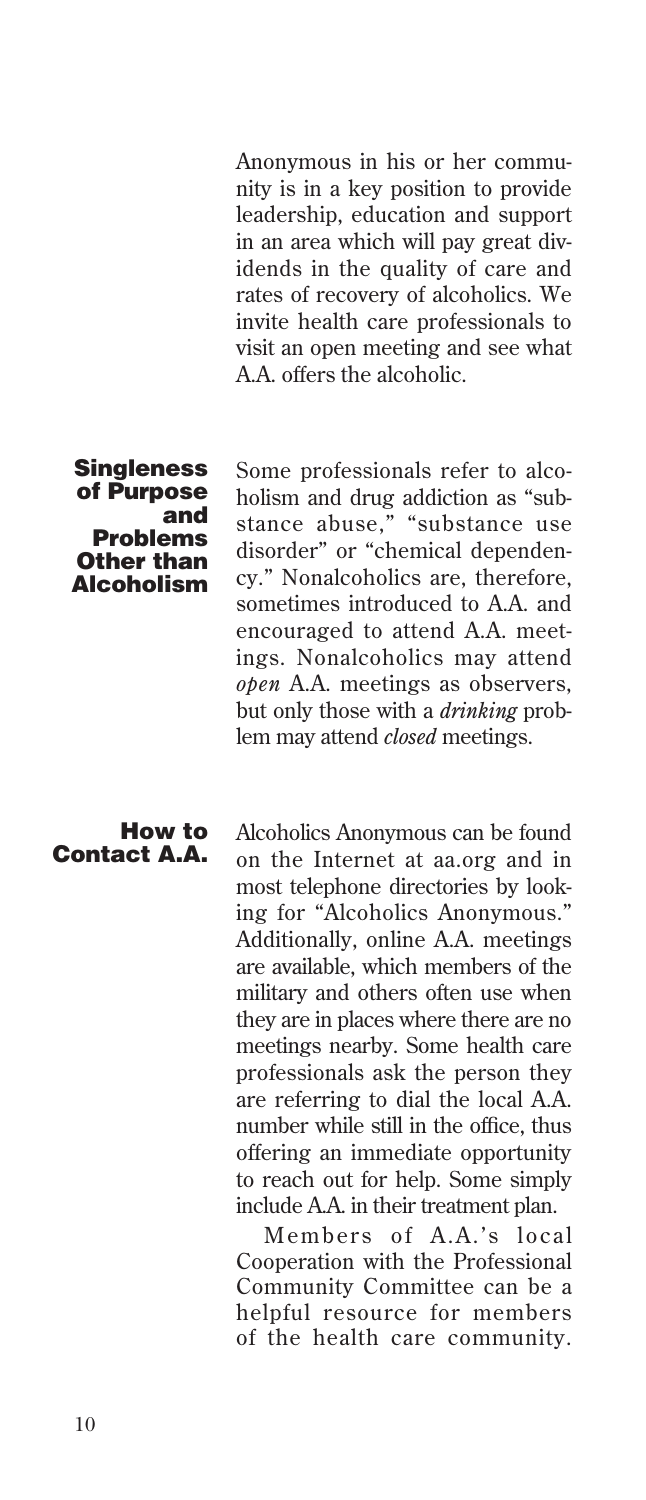Members of A.A.'s local Treatment Facilities Committee can also be helpful if you have a client in a treatment facility.

Many local A.A. service committees will, upon request, provide informational presentations for your organization. Sessions can be tailored to meet your needs. A typical agenda might include one of several A.A. films and a presentation by one or more A.A. members on "What A.A. Is and What It Is Not."

Please check your local telephone directory, the Internet or newspaper for the number of Alcoholics Anonymous.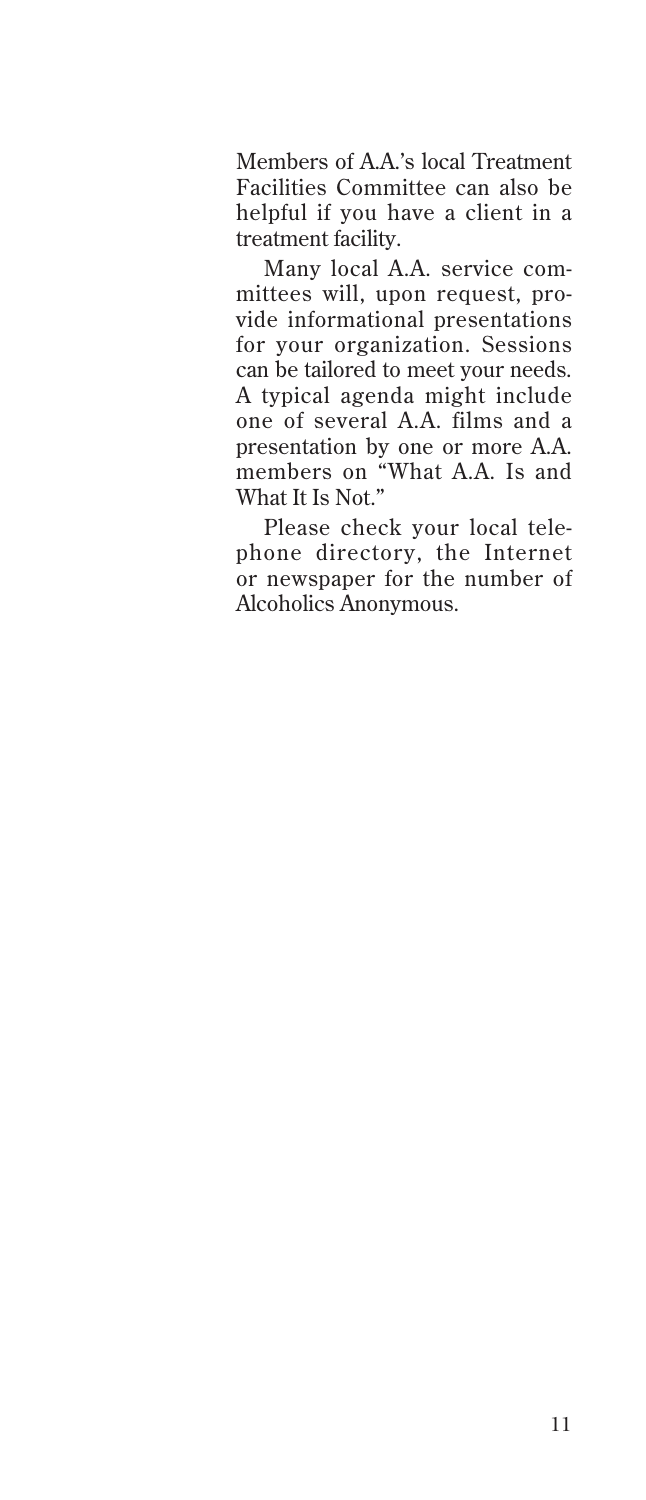1. We admitted we were powerless over alcohol — that our lives had become unmanageable.

 2. Came to believe that a Power greater than ourselves could restore us to sanity.

 3. Made a decision to turn our will and our lives over to the care of God *as we understood Him.*

 4. Made a searching and fearless moral inventory of ourselves.

 5. Admitted to God, to ourselves, and to another human being the exact nature of our wrongs.

 6. Were entirely ready to have God remove all these defects of character.

 7. Humbly asked Him to remove our shortcomings.

 8. Made a list of all persons we had harmed, and became willing to make amends to them all.

 9. Made direct amends to such people wherever possible, except when to do so would injure them or others.

10. Continued to take personal inventory and when we were wrong promptly admitted it.

11. Sought through prayer and meditation to improve our conscious contact with God *as we understood Him,* praying only for knowledge of His will for us and the power to carry that out.

12. Having had a spiritual awakening as the result of these steps, we tried to carry this message to alcoholics, and to practice these principles in all our affairs.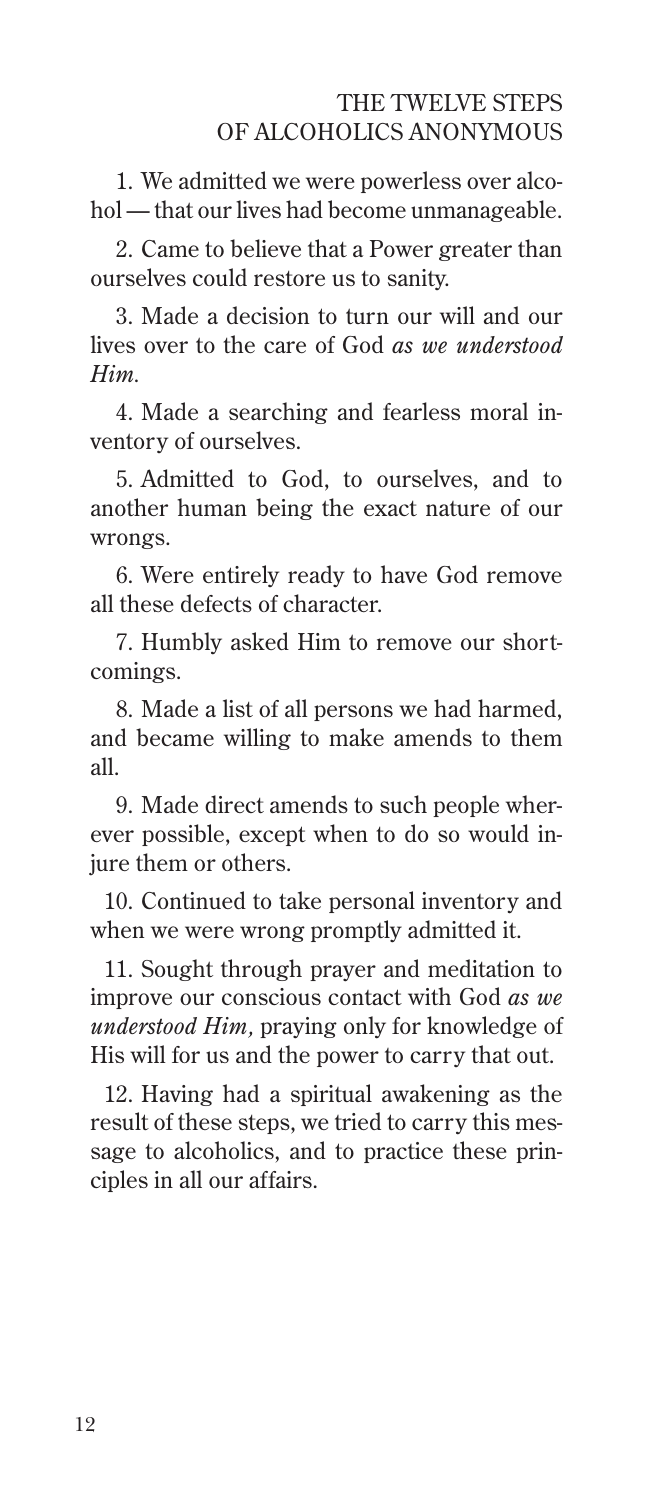## THE TWELVE TRADITIONS OF ALCOHOLICS ANONYMOUS

1. Our common welfare should come first; personal recovery depends upon A.A. unity.

 2. For our group purpose there is but one ultimate authority  $-$  a loving God as He may express Himself in our group conscience. Our leaders are but trusted servants; they do not govern.

 3. The only requirement for A.A. membership is a desire to stop drinking.

 4. Each group should be autonomous except in matters affecting other groups or A.A. as a whole.

 5. Each group has but one primary purpose — to carry its message to the alcoholic who still suffers.

6. An A.A. group ought never endorse, finance or lend the A.A. name to any related facility or outside enterprise, lest problems of money, property and prestige divert us from our primary purpose.

 7. Every A.A. group ought to be fully selfsupporting, declining outside contributions.

 8. Alcoholics Anonymous should remain forever nonprofessional, but our service centers may employ special workers.

 9. A.A., as such, ought never be organized; but we may create service boards or committees directly responsible to those they serve.

10. Alcoholics Anonymous has no opinion on outside issues; hence the A.A. name ought never be drawn into public controversy.

11. Our public relations policy is based on attraction rather than promotion; we need always maintain personal anonymity at the level of press, radio and films.

12. Anonymity is the spiritual foundation of all our Traditions, ever reminding us to place principles before personalities.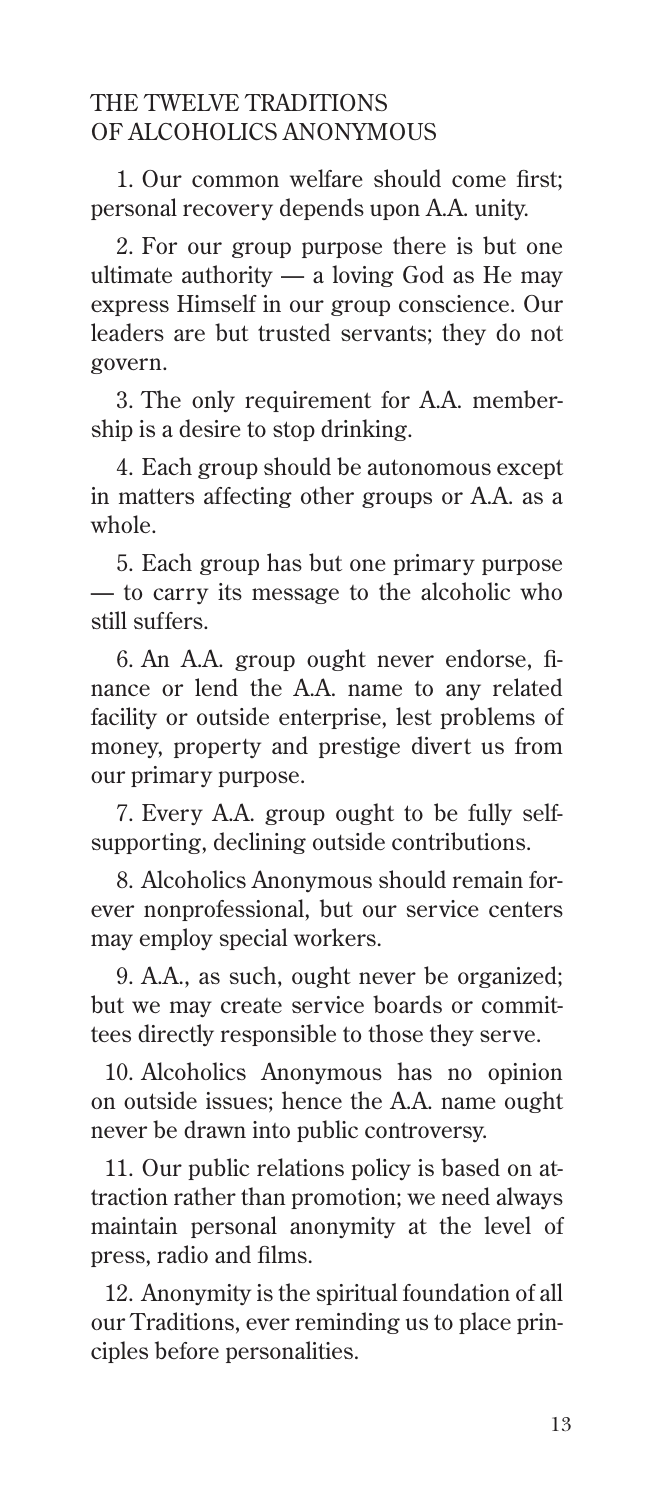#### Many health care professionals have found the following pamphlets and videos helpful in introducing clients to A.A.

# *Pamphlets*

| This Is A.A. (An introduction to the<br>A.A. recovery program.)                                                                               |
|-----------------------------------------------------------------------------------------------------------------------------------------------|
| Frequently Asked Questions About A.A.<br>(Answers to specific questions about A.A.)                                                           |
| Is A.A. for Me? (Twelve illustrated questions to<br>help break denial; easy-to-read format.)                                                  |
| Is A.A. for You? (Twelve questions to help<br>break denial.)                                                                                  |
| Too Young? (Illustrated stories of six teenagers;<br>twelve questions to help break denial.)                                                  |
| A Newcomer Asks (Questions and answers<br>to help newcomers.)                                                                                 |
| The A.A. Member — Medications and Other<br>Drugs (A.A. members' experience with<br>medications and other drugs.)                              |
| Where Do I Go from Here? (For people leaving<br>treatment and correctional facilities; tells of<br>continuing help offered by "outside" A.A.) |
| A Brief Guide to Alcoholics Anonymous (Offers<br>general information about A.A. and explains<br>the program in simple language.)              |
| A.A. for the Older Alcoholic — Never Too Late                                                                                                 |
| Do You Think You're Different?                                                                                                                |
| Women in A.A.                                                                                                                                 |
| LGBTQ Alcoholics in A.A.                                                                                                                      |
| A.A. for the Black and African-American Alcoholic                                                                                             |
| The "God" Word: Atheist and Agnostic<br>members in A.A.                                                                                       |
| A.A. for Alcoholics with Mental Health Issues —<br>and those who sponsor them                                                                 |
| Access to A.A.: Members share on overcoming<br>barriers                                                                                       |
|                                                                                                                                               |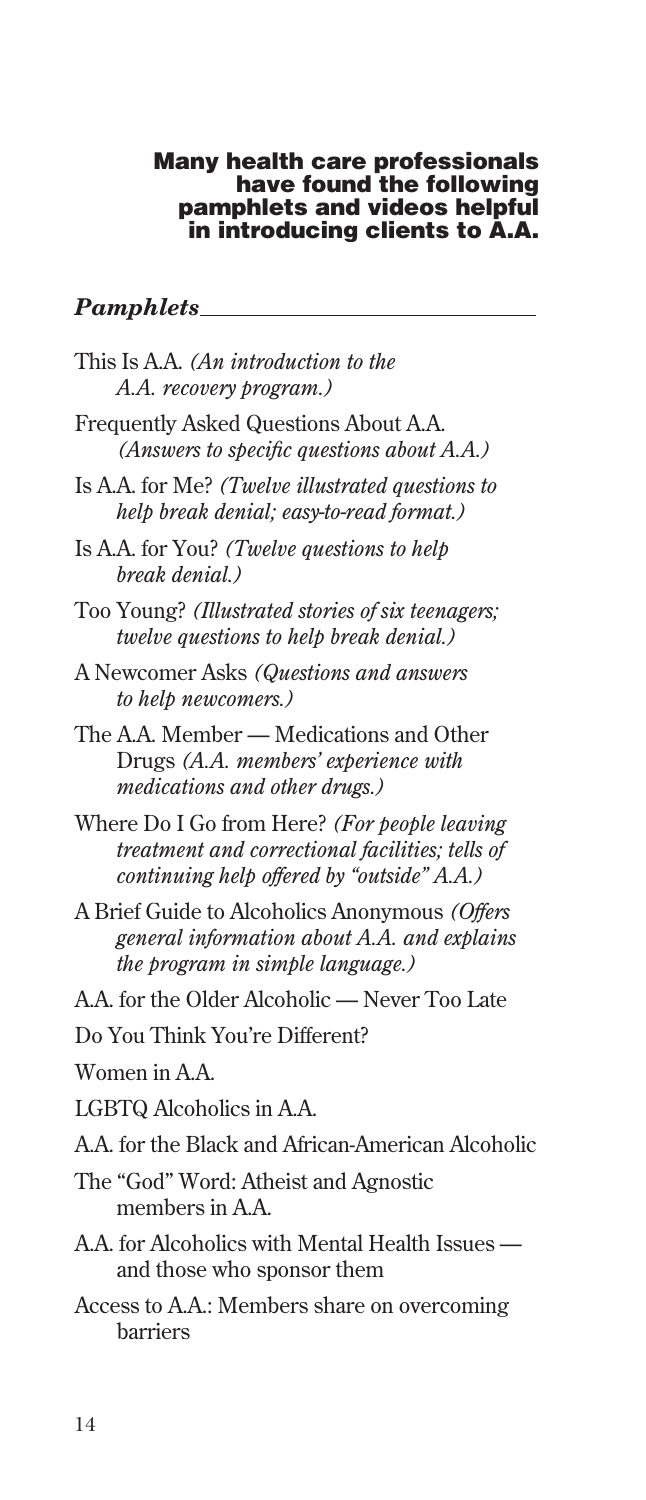## *Videos*

- Hope: Alcoholics Anonymous *(What A.A. is and isn't, its primary purpose, sponsorship, a home group, the Steps and Traditions and basic recovery tools. Closed-captioned for the Deaf and Hard of Hearing; 15 minutes.)*
- A.A. Videos for Young People *(A.A. members who got sober in their teens and early twenties relate their experiences in A.A.)*
- A New Freedom *(Filmed inside correctional facilities in the U.S. and Canada, a diverse group of A.A. members share about participating in A.A. in prison and their sobriety as a result of the Twelve Steps and involvement in the A.A. Fellowship; 30 minutes.)*
- A.A. for Healthcare Professionals *(Presented by three medical professionals, this video provides an introduction to Alcoholics Anonymous and to how the A.A. program addresses the disease of alcoholism; six minutes.)*

A catalog and order form of A.A. Conferenceapproved literature, videos and other material is available from the General Service Office of Alcoholics Anonymous, Box 459, Grand Central Station, New York, NY 10163, or through our website: www.aa.org

The above videos can also be viewed on our website.